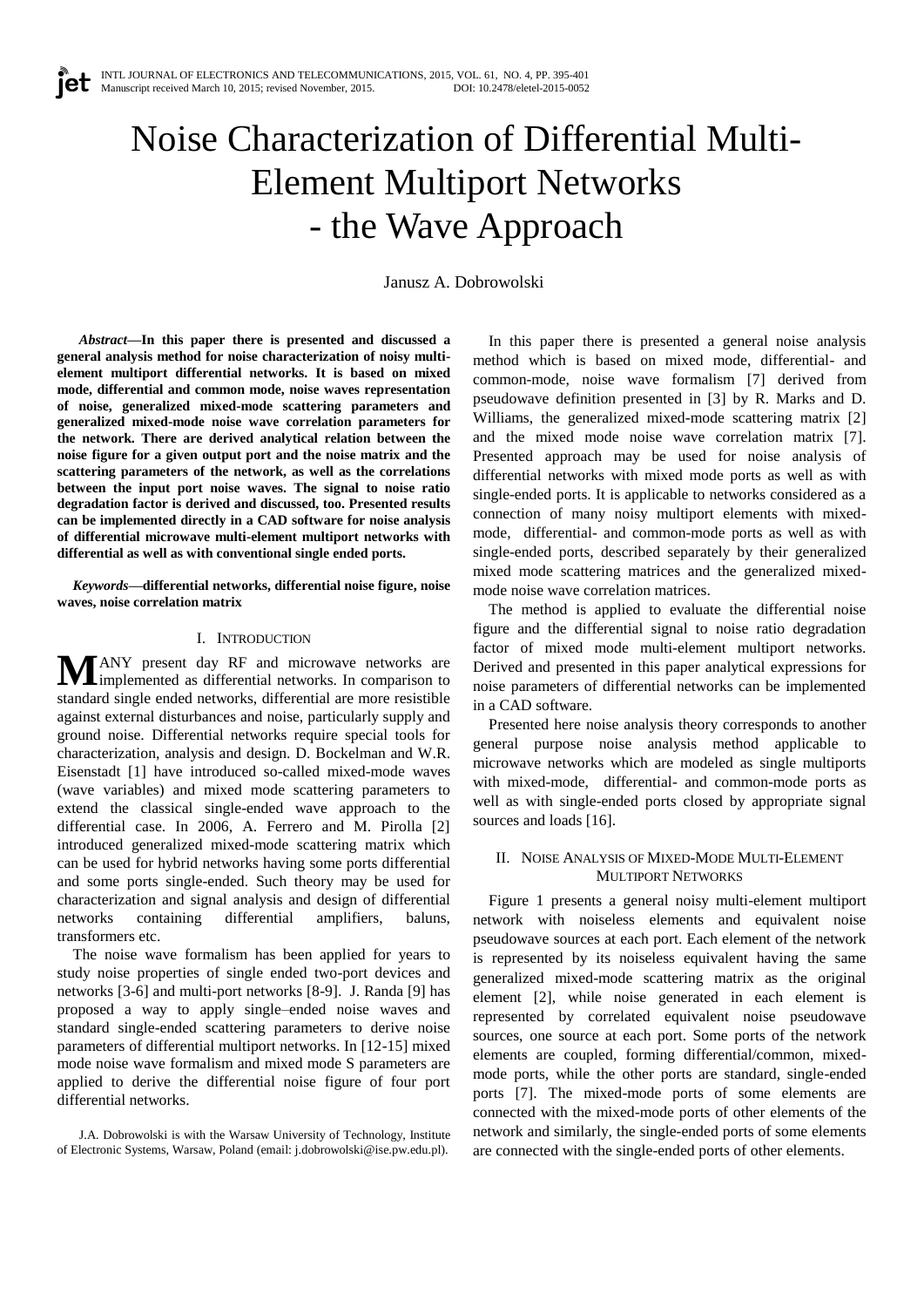

Fig. 1. Noisy multi-element multiport network

In matrix notation, a set of linear equations that relates complex amplitudes of noise pseudowaves at ports of a network element has a form [4,8]

$$
\mathbf{b}^{\text{o}(k)} = \mathbf{S}^{\text{o}(k)} \mathbf{a}^{\text{o}(k)} + \mathbf{c} \tag{1}
$$

where **S**  $^{o(k)}$ is the generalized mixed-mode scattering matrix of the  $k$ <sup>th</sup> element [2], **a** and **b**  $^{0}(k)$  $^{o(k)}$ are vectors of the ingoing

and outgoing noise pseudowaves at its ports [1,3,7], and **c** is  $\mathbf{o}^{(k)}$ a vector of the correlated noise pseudowave sources representing noise generated in the *k*th element of the network:

$$
\mathbf{a}^{o(k)} = \begin{bmatrix} \mathbf{a}_d^{(k)} \\ \mathbf{a}_e^{(k)} \\ \mathbf{a}_e^{(k)} \end{bmatrix} \qquad \mathbf{b}^{o(k)} = \begin{bmatrix} \mathbf{b}_d^{(k)} \\ \mathbf{b}_e^{(k)} \\ \mathbf{b}_e^{(k)} \end{bmatrix} \qquad \mathbf{c}^{o(k)} = \begin{bmatrix} \mathbf{c}_d^{(k)} \\ \mathbf{c}_e^{(k)} \\ \mathbf{c}_e^{(k)} \end{bmatrix} \qquad (2)
$$

and

$$
\mathbf{S}^{(k)} = \begin{bmatrix} \mathbf{S}_{\text{dd}}^{(k)} & \mathbf{S}_{\text{dc}}^{(k)} & \mathbf{S}_{\text{de}}^{(k)} \\ \mathbf{S}_{\text{cd}}^{(k)} & \mathbf{S}_{\text{cc}}^{(k)} & \mathbf{S}_{\text{ce}}^{(k)} \\ \mathbf{S}_{\text{ed}}^{(k)} & \mathbf{S}_{\text{ec}}^{(k)} & \mathbf{S}_{\text{ee}}^{(k)} \end{bmatrix}
$$
(3)

In (2), the sub-vectors with lower indexes "d" correspond to the differential-mode noise pseudowaves and the equivalent noise pseudowave sources, the sub-vectors with lower indexes "c" correspond to the common-mode noise pseudowaves and the equivalent noise pseudowave sources, and the sub-vectors with lower indexes "e" correspond to the single-ended noise pseudowaves and the equivalent noise pseudowave sources at ports of the network element.

Considering the whole network composed of *m* elements (multiports), we can write a set of linear equations in matrix form

$$
\stackrel{0}{\mathbf{b}} = \stackrel{0}{\mathbf{S}} \stackrel{0}{\mathbf{a}} + \stackrel{0}{\mathbf{c}} \tag{4}
$$



and

$$
\hat{S} = \begin{bmatrix}\nS^{(1)} & 0 & \dots & 0 & \dots & 0 \\
0 & S & \dots & \dots & 0 & 0 \\
\vdots & \vdots & \ddots & \vdots & \vdots & \vdots \\
0 & \dots & S & \dots & 0 & \dots \\
0 & \dots & \dots & 0 & \dots & S\n\end{bmatrix}
$$
\n(6)

is the block diagonal matrix in which  $^{0}(k)$ **S** is the generalized mixed-mode scattering matrix of the *k*th element, **a**  $\mathrm{o}^{(k)}$ *k* and  $^{0}(k)$ **b** are vectors of the incident and reflected noise pseudowaves at ports of the *k*th element, and **c**  $^{0}(k)$ is the vector of the equivalent noise pseudowave sources representing noise generated in *k*th network element.

Taking into account the connections between the *m* elements of the network, it is necessary to introduce constraints on vectors  $\overrightarrow{a}$  and  $\overrightarrow{b}$  in the form of matrix equation o

o o o

$$
\mathbf{b} = \mathbf{K} \, \mathbf{a} \tag{7}
$$

where  $\bf{K}$  is the connection matrix of the network. Because o ports *i* and *j* are connected together, incident and reflected noise pseudowaves at these ports must satisfy following relation [8]

$$
\begin{bmatrix} b_i \\ b_j \end{bmatrix} = \frac{1}{Z_i + Z_j} \begin{bmatrix} Z_j - Z_i^* & 2\sqrt{\text{Re}(Z_i)\text{Re}(Z_j)} \\ 2\sqrt{\text{Re}(Z_i)\text{Re}(Z_j)} & Z_i - Z_j^* \end{bmatrix} \begin{bmatrix} a_i \\ a_j \end{bmatrix}
$$
\n(8)

where  $Z_i$  and  $Z_j$  are the reference impedances of the connected port*s.* The above relation defines elements of the connection

matrix  $\overrightarrow{\textbf{K}}$  corresponding to a pair of connected ports.

In practical configurations reference impedances in pairs of connected ports are real and the same. In such cases the connection matrix  $\overrightarrow{\bf{K}}$  is a permutation matrix. It is a binary matrix that has exactly one entry 1 in each row and each

where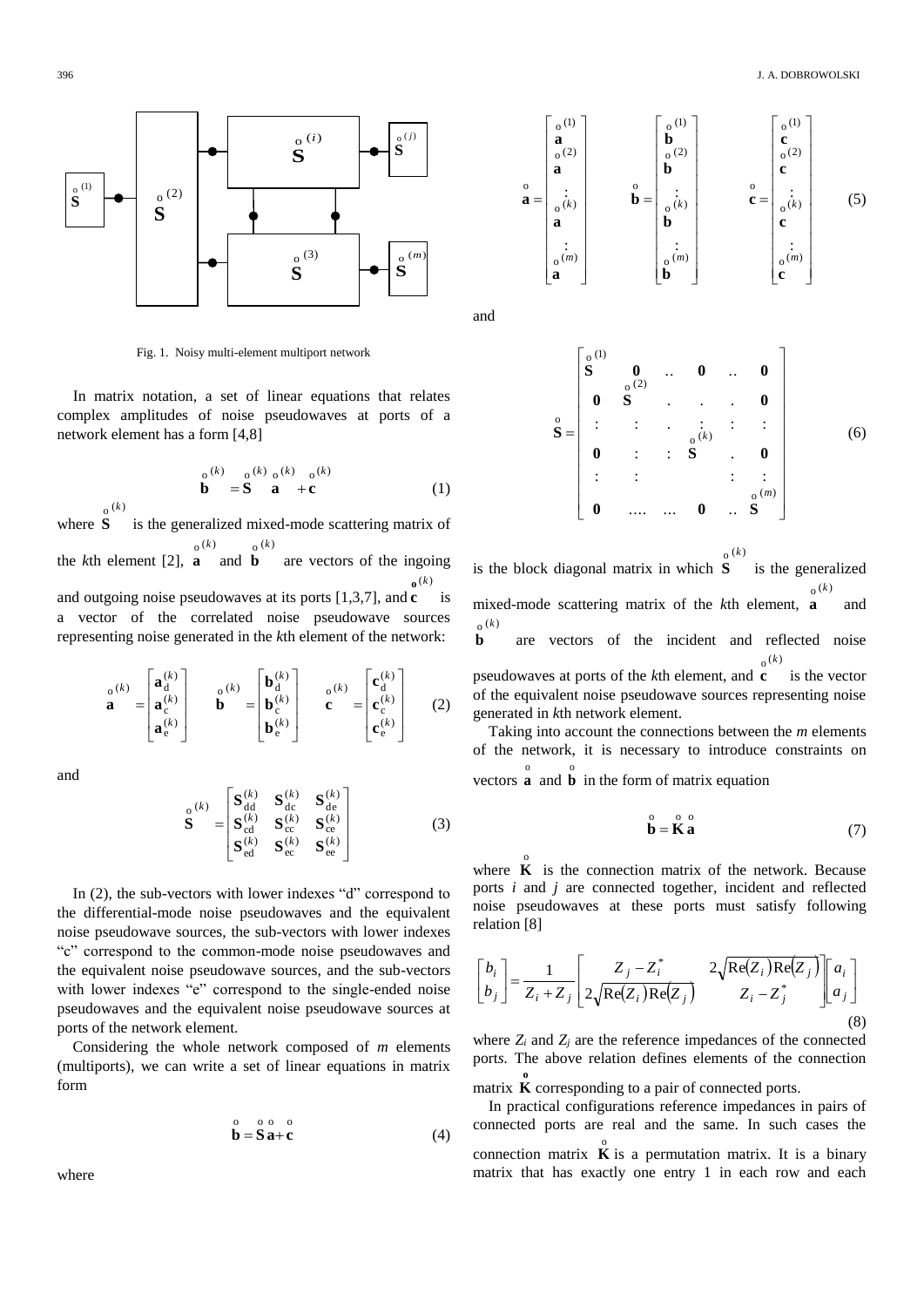column and 0s elsewhere. In matrix  $\overrightarrow{\textbf{K}}$  entries 1 occupy locations with coordinates equal to pairs of port numbers of connected ports of the network.

Substituting (7) into (4), we obtain

$$
\mathbf{\stackrel{\circ}{W}}\stackrel{\circ}{\mathbf{a}} = \stackrel{\circ}{\mathbf{c}} \tag{9}
$$

where the coefficient matrix

$$
\overset{\circ}{\mathbf{W}} = \overset{\circ}{\mathbf{K}} - \overset{\circ}{\mathbf{S}} \tag{10}
$$

is the generalized mixed-mode connection scattering matrix of

the network. The right-hand side vector **c** is the vector of the o equivalent noise wave sources located in each port of the network. The solution of the matrix equation (9) is the vector of ingoing noise pseudowaves at all ports of the analyzed network

$$
\stackrel{\circ}{\mathbf{a}} = \stackrel{\circ}{\mathbf{W}}^{-1} \stackrel{\circ}{\mathbf{c}} \tag{11}
$$

Using (11), we are able now to compute the correlation matrix of the incident noise pseudowaves at all network ports

$$
\mathbf{N} = \mathbf{aa} \mathbf{aa}^{-1} - \mathbf{W} \mathbf{cc}^{-1} \mathbf{C} \mathbf{C}^{-1} \mathbf{W}^{-1} = \mathbf{W}^{-1} \mathbf{C} \mathbf{W}^{-1}
$$
 (12)

where "+" indicates the conjugate transpose.

In (12)

$$
\stackrel{\circ}{\mathbf{C}} = \stackrel{\stackrel{\circ}{\circ} \stackrel{\circ}{\circ}^+}{\mathbf{C}} = \mathbf{c}\stackrel{\circ}{\mathbf{C}} \tag{13}
$$

is the correlation matrix of the equivalent noise wave sources representing noise generated in all elements of the network with the mixed-mode ports as well as with the single-ended ports.

$$
_{0}\left( k\right)
$$

As the equivalent noise wave sources **c** of the *k*th element are uncorrelated with those of any other network element, the correlation matrix  $\overrightarrow{C}$  is a block diagonal matrix of the form [7,8]

$$
\mathbf{C} = \overline{\mathbf{c}\mathbf{c}}^{+} = \begin{bmatrix} \mathbf{c}_{S}^{(1)} & \mathbf{0} & \cdots & \mathbf{0} & \cdots & \mathbf{0} \\ \mathbf{0} & \mathbf{c}_{S}^{(2)} & \cdots & \mathbf{0} & \cdots & \mathbf{0} \\ \vdots & \vdots & \ddots & \ddots & \vdots & \vdots \\ \mathbf{0} & \cdots & \mathbf{c}_{S}^{(k)} & \cdots & \mathbf{0} & \mathbf{0} \\ \vdots & \vdots & \ddots & \vdots & \ddots & \vdots \\ \mathbf{0} & \cdots & \cdots & \mathbf{0} & \cdots & \mathbf{c}_{S}^{(m)} \end{bmatrix}
$$
(14)

in which  $C_s$ ,  $C_s$ , ...,  $C_s$  are the generalized correlation  $_0$  (1)  $_0$  (2)  $_0$  (*m*) matrices of the equivalent noise pseudowave sources of

individual network elements, while the **0**s represent null matrices. Each matrix  $(k)$ S o *k* **C** has the form

$$
\mathbf{C}_{S}^{(k)} = \begin{bmatrix} \mathbf{c}_{d}^{(k)} \\ \mathbf{c}_{c}^{(k)} \\ \mathbf{c}_{e}^{(k)} \end{bmatrix} \begin{bmatrix} \mathbf{c}_{d}^{(k)} \\ \mathbf{c}_{c}^{(k)} \\ \mathbf{c}_{e}^{(k)} \end{bmatrix}^{+} = \begin{bmatrix} \mathbf{C}_{dd}^{(k)} & \mathbf{C}_{dc}^{(k)} & \mathbf{C}_{de}^{(k)} \\ \mathbf{C}_{cd}^{(k)} & \mathbf{C}_{cc}^{(k)} & \mathbf{C}_{ce}^{(k)} \\ \mathbf{C}_{ed}^{(k)} & \mathbf{C}_{ec}^{(k)} & \mathbf{C}_{ee}^{(k)} \end{bmatrix}
$$
(15)

where the "d", "c" and "e" subscripts of sub-vectors and submatrices in (15) correspond, respectively, to the differential-, common- and single-ended mode equivalent noise pseudowave sources.

The generalized noise wave correlation matrix  $\hat{C}$ , given by (14), supplemented by the generalized connection scattering matrix  $\mathbf{\hat{W}}$ , given by (10), contain full information on the noise and signal parameters of the network.

A diagonal element of the noise correlation matrix  $\overset{\circ}{N}$ , given by (12), represents the power spectral density of the noise pseudowave entering a port of the network

$$
\overset{\circ}{N}_{ii} = \overset{\circ}{|a_i|^2} \tag{16}
$$

while the off-diagonal elements of the matrix  $\mathbf{\hat{N}}$ 

$$
\overset{\circ}{N}_{ij} = \overline{a_i a_j^*} \tag{17}
$$

are the correlations between the input noise represented by the noise pseudowaves entering different ports of the network.

#### III. DIFFERENTIAL NOISE FIGURE OF MIXED-MODE MULTI-ELEMENT MULTIPORT NETWORKS

If *l* is the number of the differential load in the analyzed network, then the power spectral density of differential noise entering the load port is

$$
P_N = \stackrel{\scriptstyle o}{N} u \tag{18}
$$

where  $\overrightarrow{N}_{ll}$  is the *l*- th diagonal element of the noise matrix o **N** .

The evaluation of  $\overrightarrow{N}_u$  can be derived easily from (12). In fact, if only the *l*-th diagonal element of the noise correlation matrix  $\overrightarrow{\bf{N}}$  is to be determined, by letting  $\delta_l$  to be a vector whose elements are all zeros except a 1 in position *l,* that is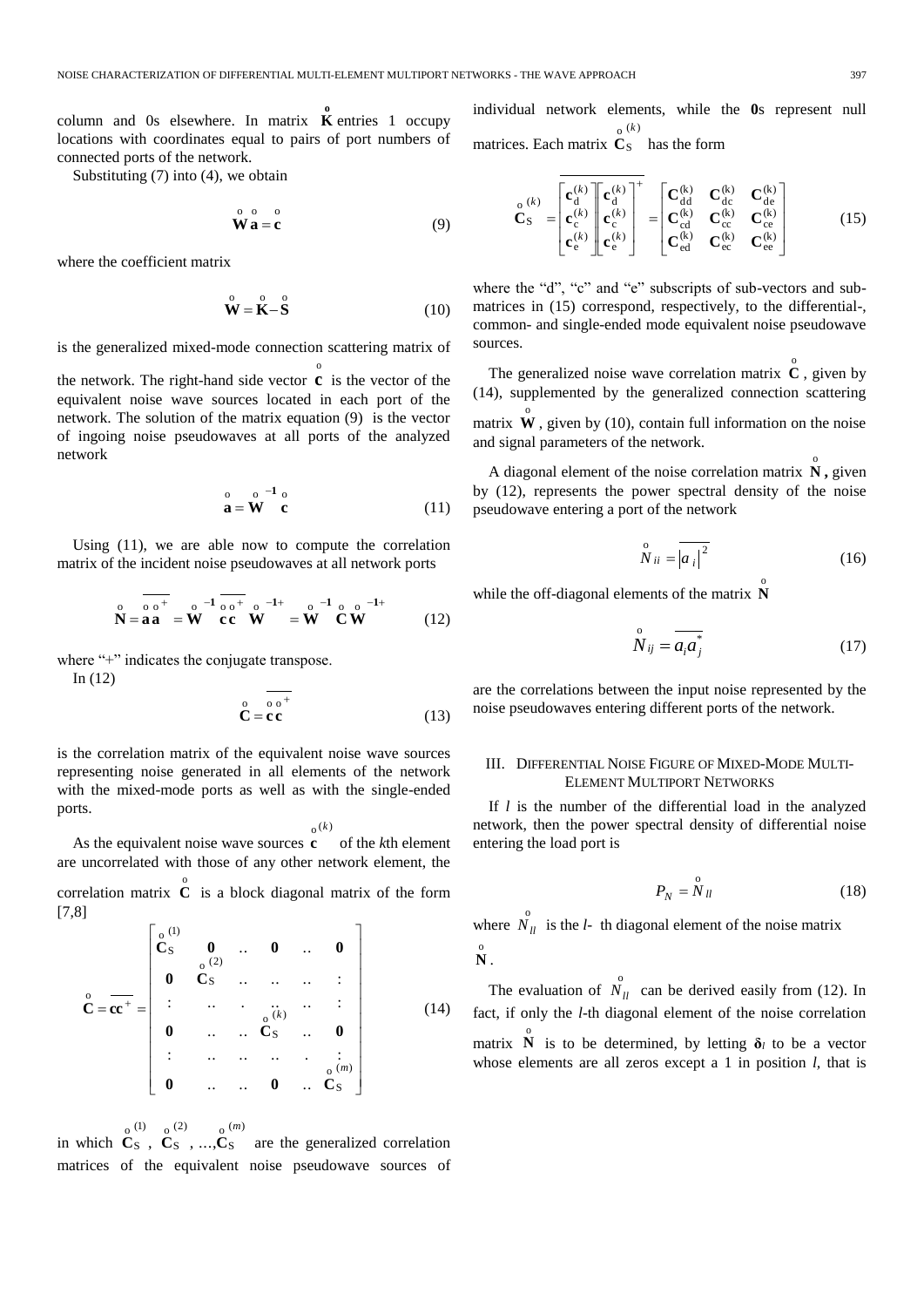$$
\mathbf{\delta}_l = \begin{bmatrix} 0 \\ 0 \\ 1 \\ 0 \\ 0 \end{bmatrix} l \tag{19}
$$

we have

$$
\hat{N}_{ll} = \delta_l^+ \overset{\circ}{N} \delta_l = \delta_l^+ \overset{\circ}{W}^{-1} \overset{\circ}{C} \left( \overset{\circ}{W}^+ \right)^{-1} \delta_l
$$
\n
$$
= \left[ \left( \overset{\circ}{W}^+ \right)^{-1} \delta_l \right]^+ \overset{\circ}{C} \left( \overset{\circ}{W}^+ \right)^{-1} \delta_l
$$
\n(20)

Relation (20) may be also written as

$$
\stackrel{\text{o}}{N} u = \mathbf{x}^+ \stackrel{\text{o}}{C} \mathbf{x} \tag{21}
$$

where a vector

$$
\mathbf{x} = \left(\mathbf{W}^{\circ}\right)^{-1} \mathbf{\delta}_l \tag{22}
$$

is the solution vector of a set of linear equations

$$
\stackrel{\circ}{\mathbf{W}}^+ \mathbf{x} = \delta_l \tag{23}
$$

In (23), the coefficient matrix is the complex transpose of the generalized connection scattering matrix  $\mathbf{\hat{W}}$  of the network.

According to the IEEE standards the definition of a noise figure for a two-port at a given frequency is [10]

$$
F = \frac{P_{\text{in}}G + P_{\text{ni}}}{P_{\text{in}}G} = 1 + \frac{P_{\text{ni}}}{P_{\text{in}}G}
$$
(24)

where  $P_{\text{in}} = kT_0$  and  $P_{\text{ni}}$  is the intrinsic noise output power and *G* is the power gain of the two-port. In words it is a ratio of the total output noise power per unit bandwidth to that portion of the output noise power which originates from input noise whose power equals  $kT_0$ , where  $T_0 = 290$  K.

Following this definition, in terms of notation presented above, the noise figure for a multiport, can be written as

$$
F = 1 + \frac{\delta_l^+ \stackrel{\circ}{\mathbf{W}}^{-1} \stackrel{\circ}{\mathbf{C}}_{\text{INT}} \left(\stackrel{\circ}{\mathbf{W}}^+\right)^{-1} \delta_l}{\delta_l^+ \stackrel{\circ}{\mathbf{W}}^{-1} \stackrel{\circ}{\mathbf{C}}_{\text{A}} \left(\stackrel{\circ}{\mathbf{W}}^+\right)^{-1} \delta_l}
$$
(25)



is the block diagonal noise correlation matrix corresponding to the equivalent noise pseudowave sources representing noise generated in the network elements. This is the intrinsic noise correlation matrix. Zero elements on the main diagonal represent no noise power generated in signal sources and loads. In (26) *l* is the port number of the load.

In (25), the noise correlation matrix called  $C_A$  $\overset{\circ}{\mathbf{C}}$  A applies to the network case when the network noise originates only from noise sources located in all signal source ports. In general case, the noise from the signal source ports may be correlated to some degree and also each signal source port may have a different noise temperature. This complication may be contained in the signal source ports noise correlation matrix A  $C_A^o$  .

However, following the definition of the noise figure (24) and assuming that the uncorrelated noise in the network originates only from the equivalent thermal noise sources located in all signal source ports, the matrix  $C_A$  $\overset{\circ}{\mathbf{C}}$  appearing in the denominator of (25) is the diagonal matrix in the form

*l*



The nonzero elements of this matrix correspond to the thermal noise generated only in signal source ports. All other submatrices and elements in the matrix  $C_A$  $\overset{\circ}{\mathbf{C}}$  are equal zero. By putting 0 on the main diagonal of both matrices  $C_{\text{INT}}$  $\overset{\circ}{\mathbf{C}}_{\text{INT}}$  and A  $\hat{\mathbf{C}}_{\text{A}}$  in location *ll*, we adopt the convention that the output noise does not contain contribution from the output load. In (27) the

where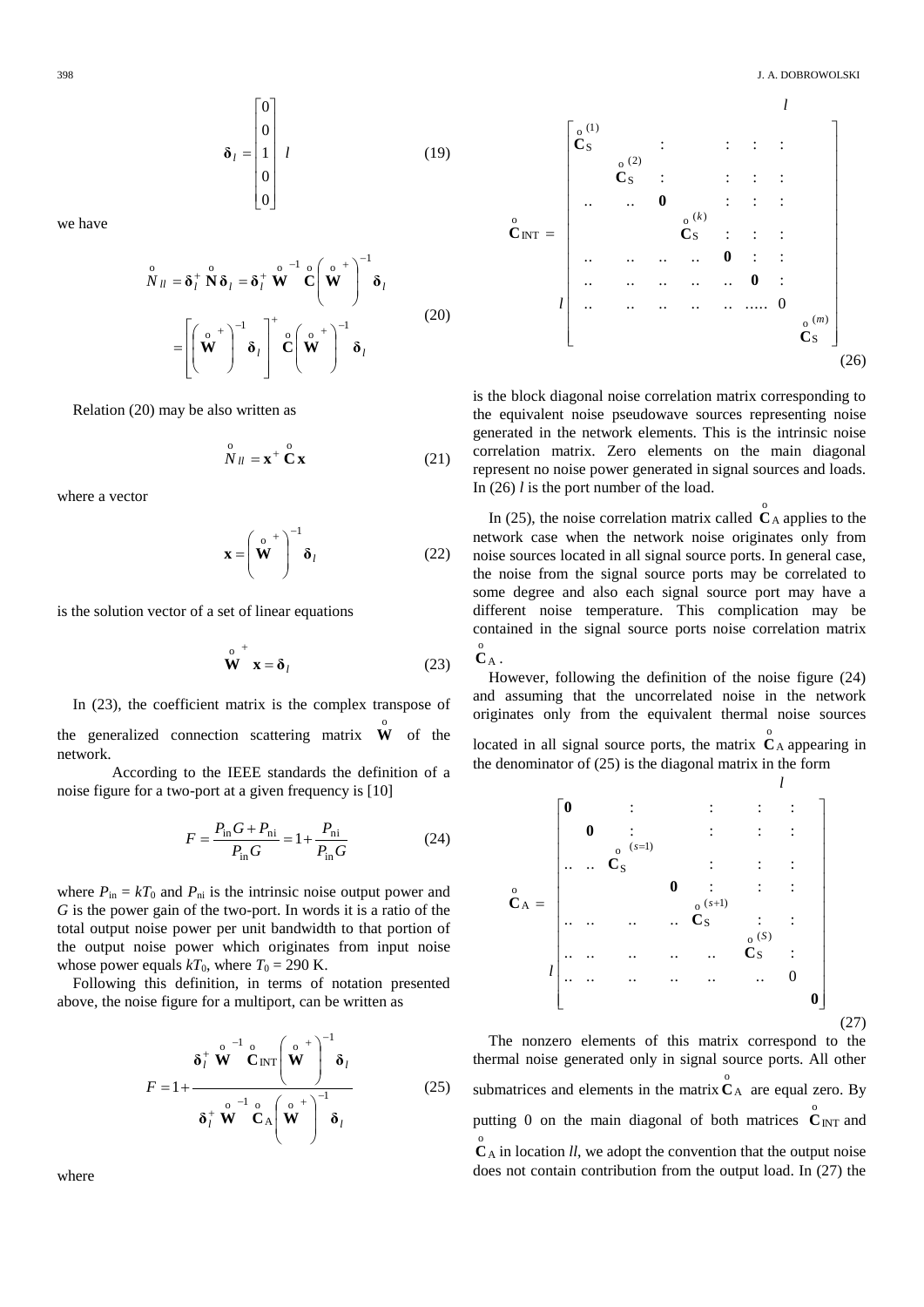upper index *s* indicates the successive signal source,  $s = 1$ , 2,…, *S,* where *S* is the number of signal sources in the network, and *l* is the port number of the single load.

In (25) and (27) we assume the same reference noise temperature  $T_0 = 290$  K for internal impedances of all signal sources in the network.

The nonzero diagonal elements of  $C_A$  $\overset{\circ}{\mathbf{C}}$  are 1 x 1 singe-ended or 2 x 2 mixed-mode noise wave correlation matrixes corresponding to differential signal sources. In the latter case they are given by [7,11]

$$
\mathbf{C}_{\mathbf{S}}^{o (s)} = kT_0 \left( 1 - \mathbf{S}^{o (s)} \mathbf{S}^{o (s) +} \right)
$$
 (28)

 $\mathfrak{o}^{(s)}$ 

where **S** is the 2 x 2 mixed-mode scattering matrix of the *s*th differential signal source shown in Fig. 2.



Fig. 2. Differential signal source with noise waves at its ports ( ) o *s*

Elements of **C** are given by  $\left\{S_{11}S_{21}^* + S_{12}S_{22}^*\right\}$  )  $\overline{\phantom{a}}$ )  $\backslash$ I L l ſ  $+2Re\{S_{11}S_{21}^* +$ = $|\overline{c_d}|^2$  =  $\frac{kT}{2} \begin{pmatrix} 2 - |S_{11}|^2 - |S_{12}|^2 - |S_{21}|^2 - 2R \sqrt{S_{11}S_{21}^* + S_{12}S_{22}^*} \end{pmatrix}$  $\frac{1}{a}\Big|^{2} = \frac{kT}{2}\Big|^{2} - |S_{11}|^{2} - |S_{12}|^{2} - |S_{21}|^{2} - |S_{22}|^{2}$  $\left( s\right)$ S o 2Re 2  $2 \left\{ +2Re\left\{ S_{11}S_{21}^* + S_{12}S_{22}^* \right\} \right\}$  $\int_{C}^{0^{(S)}} \frac{1}{S_{kk}} = \frac{|c_1|^2}{|c_1|^2} = \frac{kT}{2} \left( \frac{2-|S_{11}|^2-|S_{12}|^2-|S_{21}|^2-|S_{21}|^2}{2} \right)$ *s kk* (29)

$$
\stackrel{\circ}{C}_{\text{SII}}^{(s)} = \overline{|c_c|^2} = \frac{kT}{2} \left( \frac{2 - |S_{11}|^2 - |S_{12}|^2 - |S_{21}|^2 - |S_{22}|^2}{-2\text{Re}\{S_{11}S_{21}^* + S_{12}S_{22}^*\}} \right) \tag{30}
$$

$$
\stackrel{\circ}{C}_{\text{SM}}^{(s)} = \overline{c_d c_c^*} = \frac{kT}{2} \begin{pmatrix} -|S_{11}|^2 - |S_{12}|^2 + |S_{21}|^2 + |S_{22}|^2\\ -2j \text{Im} \left\{ S_{11} S_{21}^* + S_{12} S_{22}^* \right\} \end{pmatrix} \tag{31}
$$

where,  $k$  is the Boltzmann's constant,  $T$  is the physical temperature of the network and  $S_{ij}$  *i,j* =1, 2 are standard, single–ended scattering parameters of the two-port representing the differential signal source.

In the case of the single-ended signal sources (28) reduces to

$$
\stackrel{\text{o}}{C}_{S}^{(s)} = kT_0 \left(1 - \left|\stackrel{\text{o}}{S}_{11}\right|^2\right) \tag{32}
$$

where  $S_{11}$  $S_{11}$  is the reflection coefficient at the single ended signal source port. Equations (28) and (32) are applicable for the real reference impedance case only.

Equation (25) determines the noise figure of a multi-element multiport network with many inputs. According to (25) and (27), the noise figure of a multiport network depends on the reflection coefficients of all signal sources exciting the network.

For a two-port amplifier there are four real noise parameters: *F*<sub>min</sub>, complex Γ<sub>opt</sub> and a parameter describing the rate of variation of the noise figure  $F$  as the value of the signal source reflection coefficient deviates from its optimal value. Alternatively, equivalent parameters are the independent elements of the intrinsic noise matrix INT  $\overset{o}{C}$   $_{\text{INT}}$  :  $r_1^*c_2^*$ 2 2 2  $|c_1|^2$ ,  $|c_2|^2$  and  $c_1c_2^2$  or  $T_1$ ,  $T_2$  and a complex correlation function  $c_1 c_2^*$  $c_1 c_2^*$ . For a three-port amplifier we have nine real noise parameters: F<sub>min</sub>, optimum reflection coefficients of two signal sources  $\Gamma_{opt1}$  and  $\Gamma_{opt2}$ , and four rate of *F* variation parameters. Equivalently, the noise parameters of three port amplifier are:  $|c_1|^2$ ,  $|c_2|^2$ ,  $|c_3|^2$ ,  $c_1c_2^*$ ,  $c_1c_3^*$  and  $c_2c_3^*$  $2^{\mathbf{c}}3$ \*  $1^{\mathsf{c}}3$ \*  $1^{\mathsf{c}}2$ 2 3 2 2 2  $c_1|^2$ ,  $|c_2|^2$ ,  $|c_3|^2$ ,  $c_1c_2^*$ ,  $c_1c_3^*$  and  $c_2c_3^*$ .

This set of nine noise parameters of a three-port amplifier could be expressed also as functions of the scattering matrix elements and the correlation matrix elements of the equivalent noise wave sources of the three-port network [8].

The noise figure of a multiport network with many inputs may be expressed also as

$$
F = \frac{\delta_l^+ \stackrel{\circ}{\mathbf{W}}^{-1} \stackrel{\circ}{\mathbf{C}}_{\text{TOT}} \left(\stackrel{\circ}{\mathbf{W}}^+\right)^{-1} \delta_l}{\delta_l^+ \stackrel{\circ}{\mathbf{W}}^{-1} \stackrel{\circ}{\mathbf{C}}_{\mathbf{A}} \left(\stackrel{\circ}{\mathbf{W}}^+\right)^{-1} \delta_l}
$$
(33)

*l*

where

$$
\mathring{C}_{TOT} = \begin{bmatrix}\n\mathring{c}_{S}^{(1)} & 0 & \vdots & 0 & \vdots & \vdots & \vdots & 0 \\
0 & \mathring{C}_{S}^{(2)} & \vdots & \vdots & \vdots & \vdots & \vdots \\
\vdots & \vdots & \vdots & \vdots & \vdots & \vdots & \vdots \\
0 & \mathring{C}_{S}^{(j)} & \vdots & \vdots & \vdots & \vdots \\
0 & \mathring{C}_{S}^{(j)} & \vdots & \vdots & \vdots & \vdots \\
\vdots & \vdots & \vdots & \vdots & \vdots & \vdots & \vdots \\
0 & 0 & 0 & 0 & \mathring{C}_{S}^{(m)}\n\end{bmatrix}
$$
\n
$$
\mathring{l} \begin{bmatrix}\n\mathring{c}_{S}^{(1)} & 0 & \vdots & \vdots & \vdots & \vdots \\
\mathring{c}_{S}^{(k+1)} & \vdots & \vdots & \vdots & \vdots \\
\mathring{c}_{S}^{(k+1)} & \vdots & \vdots & \vdots & \vdots \\
\mathring{c}_{S}^{(m)} & \mathring{c}_{S}^{(m)}\n\end{bmatrix}
$$
\n
$$
\mathring{l} \begin{bmatrix}\n\mathring{c}_{S}^{(1)} & 0 & \vdots & \vdots & \vdots \\
\mathring{c}_{S}^{(m)} & \mathring{c}_{S}^{(m)}\n\end{bmatrix}
$$
\n
$$
\mathring{l} \begin{bmatrix}\n\mathring{c}_{S}^{(2)} & \mathring{c}_{S}^{(2)} & \mathring{c}_{S}^{(2)} & \mathring{c}_{S}^{(2)} \\
\mathring{c}_{S}^{(m)} & \mathring{c}_{S}^{(m)}\n\end{bmatrix}
$$
\n
$$
\mathring{l} \begin{bmatrix}\n\mathring{c}_{S}^{(1)} & \mathring{c}_{S}^{(2)} & \mathring{c}_{S}^{(2)} & \mathring{c}_{S}^{(2)} \\
\mathring{c}_{S}^{(m)} & \mathring{c}_{S}^{(m)} & \mathring{c}_{S}^{(m)}\n\end{bmatrix}
$$
\n
$$
\mathring{l} \begin{bmatrix}\n\mathring{c}_{S}^{(1)} & \mathring{c}_{S}^{(2)} & \mathring{c}_{S}^{(2)} & \mathring{c}_{S}^{(2)}
$$

is the block-diagonal noise wave correlation matrix corresponding to noise pseudowave sources generated in all network elements except the load, with the port number *l,* terminating the output port. In (34) *l* is the port number of the load. The matrix  $C_A$  $\mathbf{C}_{\text{A}}$  in (33) is the same as in (25), and is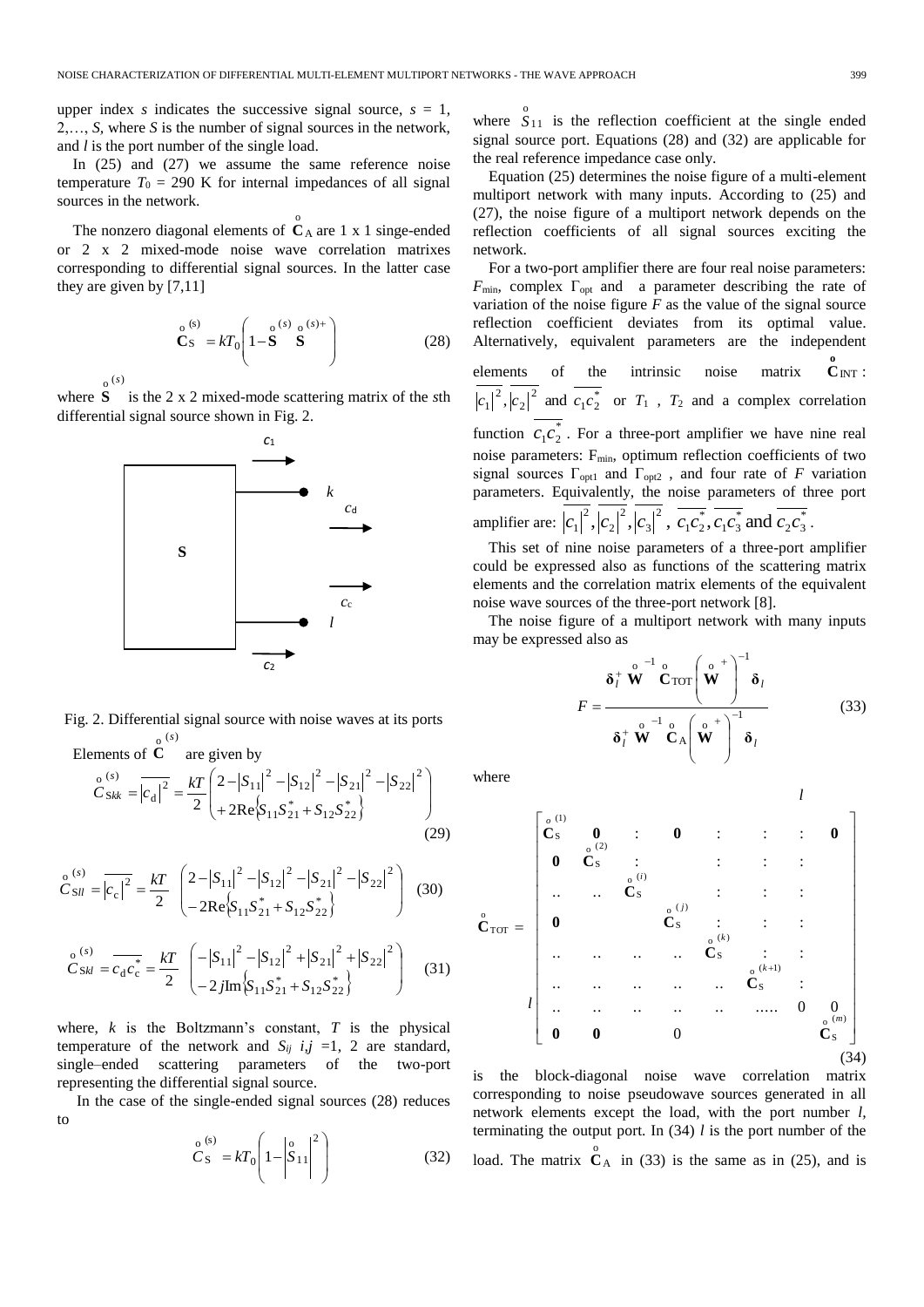given by (27). Relations (25) and (33) for the noise figure *F* are equivalent.

It is interesting to realize here that the presented approach for the noise analysis of the multiport networks may be also applied to cases when the noise originating from different signal sources is correlated and also when each signal source port may have different noise temperature.

## IV. DIFFERENTIAL SIGNAL-TO-NOISE RATIO DEGRADATION FACTOR OF MIXED-MODE MULTI-ELEMENT MULTIPORT **NETWORKS**

For a two-port network with the temperature of the signal source internal impedance equal to the standard noise reference temperature  $T_0 = 290$  K, the noise figure directly defines degradation of the signal to noise ratio. For a network with the number of input ports bigger than one, the ratio  $(s/n)$ <sub>in</sub>  $/(s/n)$ <sub>out</sub> is not equal to the noise figure *F* given by (25) or (33) [9]. The value of the signal to noise degradation can be determined easily using presented approach to the noise analysis of microwave networks.

If we assume that *i* is the number of the signal source port connected to the input port of the signal channel and *l* is the port number of the load port, then the output signal power density entering the load of output port is given by

$$
s_{\text{out}} = \delta_l^+ \stackrel{\circ}{\mathbf{W}}^{-1} \mathbf{A}_S \stackrel{\circ}{\mathbf{W}}^{-1+} \delta_l \ s_{\text{in}} \tag{35}
$$

In (35)

 . . : . . . . . : . . . 0 0 0 0 .. .. 0 0 1 0 .. .. 0 0 0 0 .. .. 0 0 0 0 .. .. S *i i* **A** (36)

 $\delta_l$  is a vector with all elements equal 0, except one element equal 1, located in row *l*, and  $s_{in}$  is the input signal power density.

Because the input noise power density equals

$$
n_{\rm in} = \delta_i^+ \stackrel{\rm o}{\mathbf{C}}_{\rm A} \delta_i \tag{37}
$$

and the output noise power density in the load with the port number *l* is

$$
n_{\text{out}} = \delta_l^+ \stackrel{\text{o}}{\mathbf{W}}^{-1} \stackrel{\text{o}}{\mathbf{C}}_{\text{TOT}} \stackrel{\text{o}}{\mathbf{W}}^{-1+} \delta_l \tag{38}
$$

where the correlation matrix  $C_{\text{TOT}}$  $\overset{\circ}{\mathbf{C}}_{\text{TOT}}$ , given by (34), represents total noise in the network, and  $\delta$ <sup>*l*</sup> in (38) is a vector with all

elements equal 0, except one element equal 1, located in row *l*, the degradation of the signal to noise ratio is

$$
\frac{(s/n)_{in}}{(s/n)_{out}} = \frac{\delta_l^+ \stackrel{\circ}{\mathbf{W}}^{-1} \stackrel{\circ}{\mathbf{C}}_{\text{TOT}} \stackrel{\circ}{\mathbf{W}}^{-1+} \delta_l}{\delta_l^+ \stackrel{\circ}{\mathbf{C}}_A \delta_i \stackrel{\circ}{\mathbf{S}}_l^{-1} \stackrel{\circ}{\mathbf{W}}^{-1} \mathbf{A}_S \stackrel{\circ}{\mathbf{W}}^{-1+} \delta_l}
$$
(39)

The difference between  $F$  given by  $(33)$  and the signal to noise ratio degradation factor given by (39) lies in the denominators of both formulas. In (33), the matrix  $\overrightarrow{C}_A$ corresponds to incident noise at all input ports, whereas in (39), the matrix  $A<sub>S</sub>$  corresponds to the incident noise in the signal channel port only.

#### V. CONCLUSION

The noise analysis concept presented in this paper is applicable to multi-element multiport networks with mixed mode, differential- and common-mode ports as well as with single-ended ports. Therefore it is applicable to most networks occurring in microwave practice, in particular to differential amplifiers. The set of parameters which can be calculated by the method includes the differential noise figure, signal to noise degradation factor and the correlation matrix of the noise pseudowaves at the output ports of the analyzed overall network.

Presented in this paper material is a theoretical foundation that allows to write and develop the general purpose program for noise characterization of differential and single-ended based multi-element multiport networks using the generalized mixed-mode scattering parameters and the generalized correlation matrices of the noise pseudowave sources representing noise generated in network elements.

#### **REFERENCES**

- [1] D.F. Bockelman, W.R. Eisenstadt, "Combined Differential and Common Mode Scattering Parameters: Theory and Simulation", IEEE Trans. Microwave Theory and Techniques, Vol. 43, No. 7, July 1997, pp. 1530-1539.
- [2] A. Ferrero, M. Pirola, "Generalized Mixed-Mode S-Parameters", *IEEE Trans. Microwave Theory Techn.*, Vol. 54, No.1, January 2006, pp. 458-463.
- [3] R. B. Marks, D.F. Williams, "A General Waveguide Circuit Theory", Journal of Research of the National Institute of Standards and Technology, vol. 97, 1992, pp. 533- 562.
- [4] S.W. Wedge, D.B. Rutledge, "Wave Techniques for Noise Modeling and Measurement", *IEEE Trans. Microwave Theory Tech.*, Vol. MTT-40, November 1992, pp. 2004-2012.
- [5] P. Penfield, "Wave Representation of Amplifier Noise", *IRE Trans. Circuit Theory*, March 1962, pp. 84-86.
- [6] R.P. Meys, "A Wave Approach to the Noise Properties of Linear Microwave Devices", *IEEE Trans. Microwave Theory Tech.*, Vol. MTT-26, January 1978, pp. 34-38.
- [7] J.A. Dobrowolski, "Differential and Common Mode Noise Waves and Correlation Matrices", *Int. Journal of Electronics and Telecommunications,* Vol. 60, No 2, 2014, pp. 133-141.
- [8] J.A. Dobrowolski, "A CAD Oriented Method for Noise Figure Computation of Two-Ports with Any Internal Topology", *IEEE Trans. Microwave Theory Tech.*, Vol. MTT-37, January 1989, pp. 15-20.